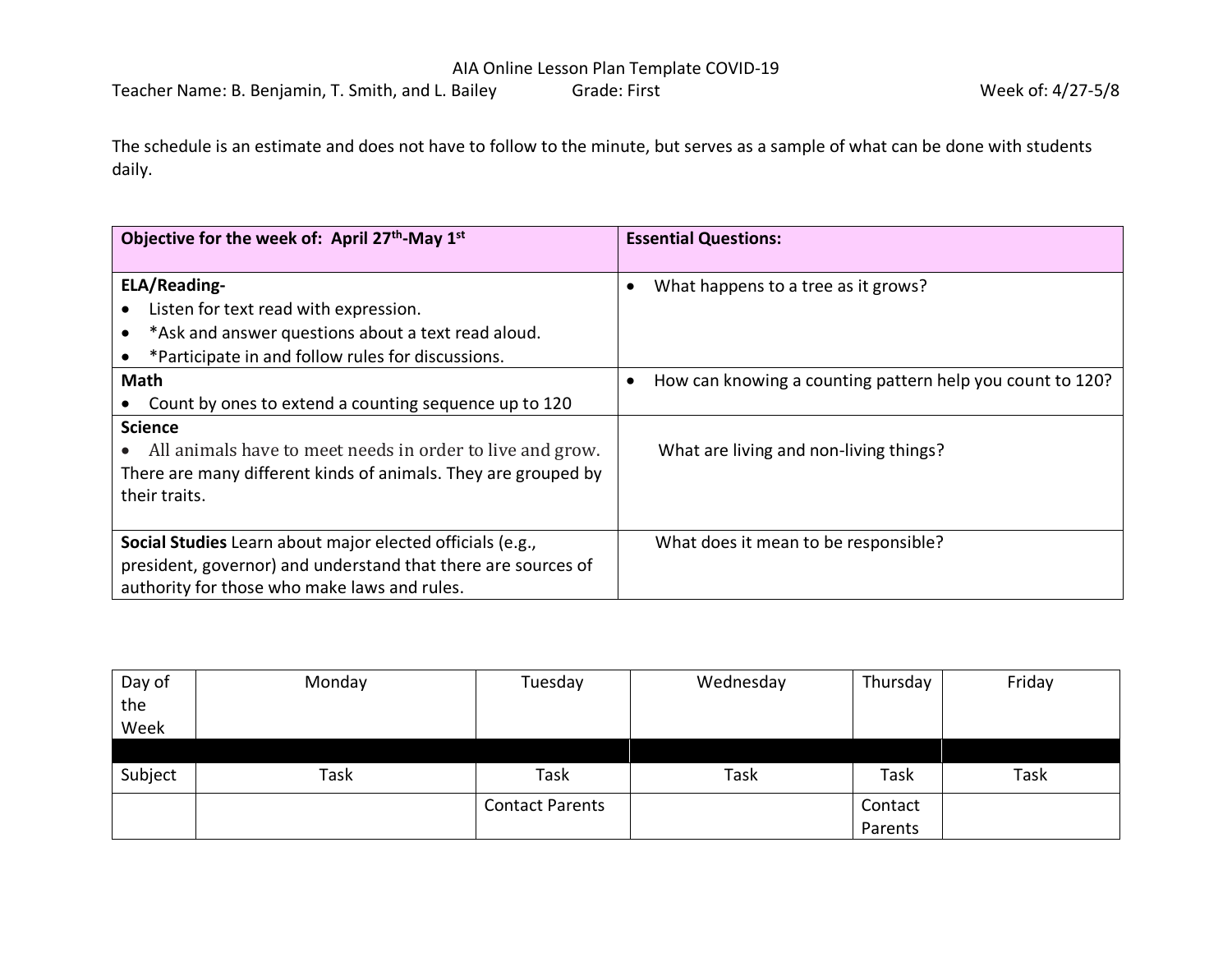Teacher Name: B. Benjamin, T. Smith, and L. Bailey Grade: First Grade: Fine Communication of the Week of: 4/27-5/8

| Journeys                                       | Intro HFW 116-117<br>Read Pages 121-147<br>"A Tree is a Plant"<br>Student Task: complete Lesson<br>$\bullet$<br>24 spelling worksheet and Two<br>sentences using a HFW<br>Worksheets 13 and 20 ONLY | <b>Zoom Meeting TBA</b><br>review Pg. 118-119<br><b>Review TASKs from</b><br>Mon.<br>Intro W/S 6 12 and<br>21<br>Spelling game | REVIEW HFW 116-117<br>Read Pages 121-147<br>"A Tree is a Plant"<br>Practice HFW and Two new<br>sentences<br>Student Task: complete<br>$\bullet$<br>pages 6,12 and 21 | Zoom<br><b>Meetings</b><br><b>TBA</b><br>Review<br>148-151<br>Intro W/S<br>7, 14, 22 | <b>Review HFW</b><br><b>Practice Writing Spelling</b><br>words and TWO<br>sentences using our<br>HFW.<br><b>Student Task</b><br>$\bullet$<br>complete pages<br>7,14, and 22 |
|------------------------------------------------|-----------------------------------------------------------------------------------------------------------------------------------------------------------------------------------------------------|--------------------------------------------------------------------------------------------------------------------------------|----------------------------------------------------------------------------------------------------------------------------------------------------------------------|--------------------------------------------------------------------------------------|-----------------------------------------------------------------------------------------------------------------------------------------------------------------------------|
| Link<br>For<br>Journeys                        | https://www-<br>k6.thinkcentral.com/content<br>/hsp/reading/journeys2014/<br>na/gr1/ese 9780547894485<br>/vol5/launch.html                                                                          |                                                                                                                                |                                                                                                                                                                      |                                                                                      |                                                                                                                                                                             |
| <b>SCIENCE</b>                                 | Week 3-Life Science- Animals<br>Read Material and complete worksheets                                                                                                                               |                                                                                                                                | <b>Week 3-Life Science Animals</b><br>Read material and complete<br>worksheets                                                                                       |                                                                                      | Week 3-Life Science<br>Animals<br>Read material and<br>complete worksheets                                                                                                  |
| <b>LINK</b><br>For<br><b>Science</b><br>weekly | https://app.studiesweekly.com/<br>online/publications/102696                                                                                                                                        |                                                                                                                                |                                                                                                                                                                      |                                                                                      |                                                                                                                                                                             |
|                                                | Lunch                                                                                                                                                                                               | Lunch                                                                                                                          | Lunch                                                                                                                                                                | Lunch                                                                                | Lunch                                                                                                                                                                       |
| Math                                           | Lesson 6.1:<br>• Student Task:<br>Pgs.331-332<br><b>From Student Book</b>                                                                                                                           |                                                                                                                                | Lesson 6.1:<br>• Student Task:<br>Pgs.333-334<br><b>From Student Book</b>                                                                                            |                                                                                      | Lesson 6.1:<br><b>Student Task:</b><br>$\bullet$<br>Pgs.335-336<br><b>From Student Book</b>                                                                                 |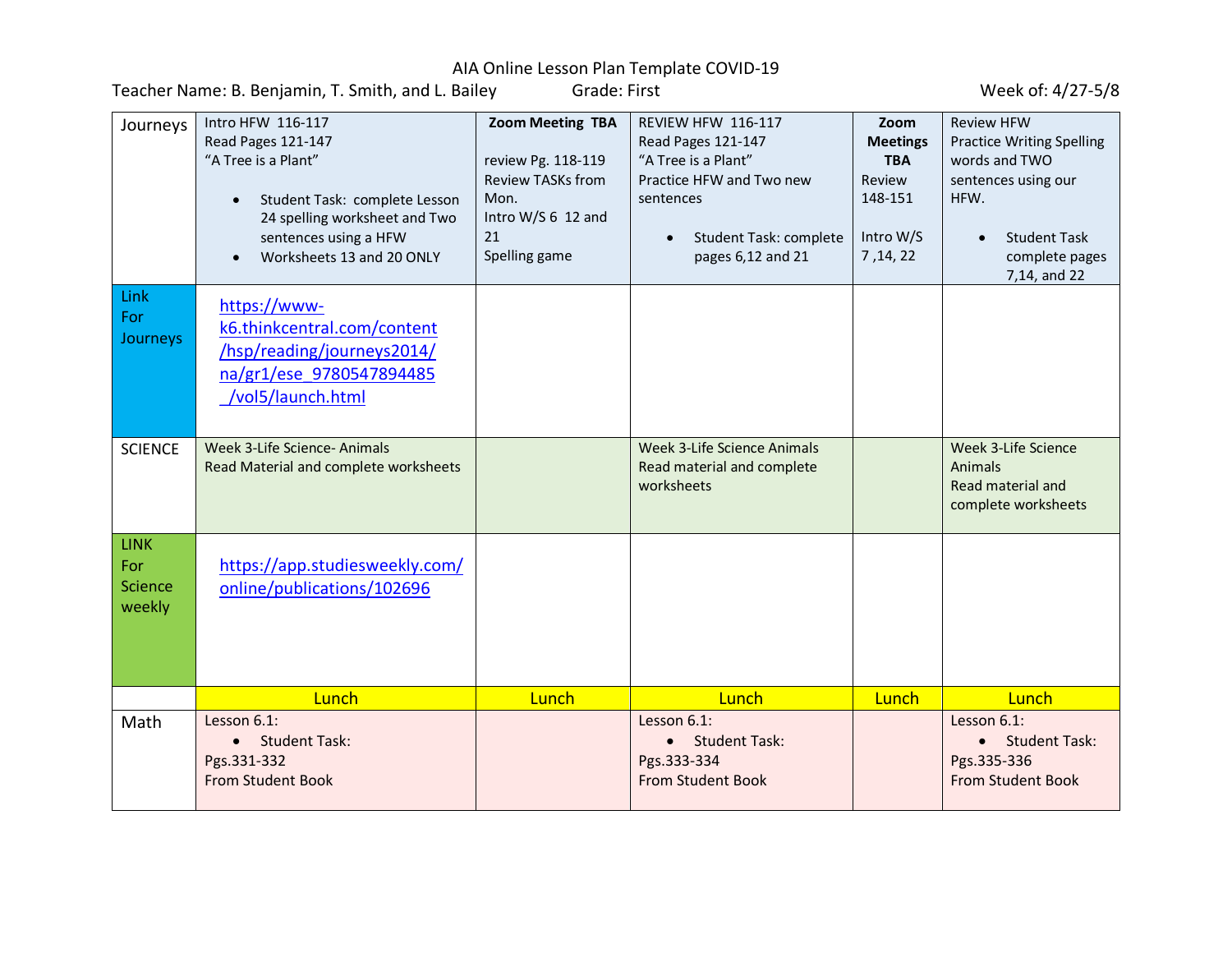Teacher Name: B. Benjamin, T. Smith, and L. Bailey Grade: First Grade: Fine Communication of the Week of: 4/27-5/8

| <b>MATH</b><br><b>LINK</b>                     | https://www-<br>k6.thinkcentral.com/con<br>tent/hsp/math/gomath<br>2015/na/gr1/student e<br>dition ebook 97805443<br>48790 /html5/index.ht |                                                                                                  |                                                                                                     |
|------------------------------------------------|--------------------------------------------------------------------------------------------------------------------------------------------|--------------------------------------------------------------------------------------------------|-----------------------------------------------------------------------------------------------------|
| Social<br><b>Studies</b>                       | Week 18 Rights and<br><b>Responsibilities</b><br>Read material and complete<br>worksheets                                                  | Week 18 Rights and<br><b>Responsibilities</b><br><b>Read material and</b><br>complete worksheets | Week 18 Rights and<br><b>Responsibilities</b><br><b>Read material and</b><br>complete<br>worksheets |
| <b>Social</b><br><b>Studies</b><br><b>Link</b> | https://app.studieswe<br>ekly.com/online/publi<br>cations/82111                                                                            |                                                                                                  |                                                                                                     |

| Objective for the week of: May $4^{\text{th}}$ - May $8^{\text{th}}$ | <b>Essential Questions:</b>                                            |
|----------------------------------------------------------------------|------------------------------------------------------------------------|
|                                                                      |                                                                        |
| <b>ELA/Reading-</b>                                                  | What happens to a tree as it grows?                                    |
| Listen for text read with expression.                                |                                                                        |
| Ask and answer questions about a text read aloud.                    |                                                                        |
| Participate in and follow rules for discussions.                     |                                                                        |
| <b>Math</b>                                                          | How can knowing a counting pattern help you count to 120?<br>$\bullet$ |
| Count by ones to extend a counting sequence up to 120                |                                                                        |
|                                                                      |                                                                        |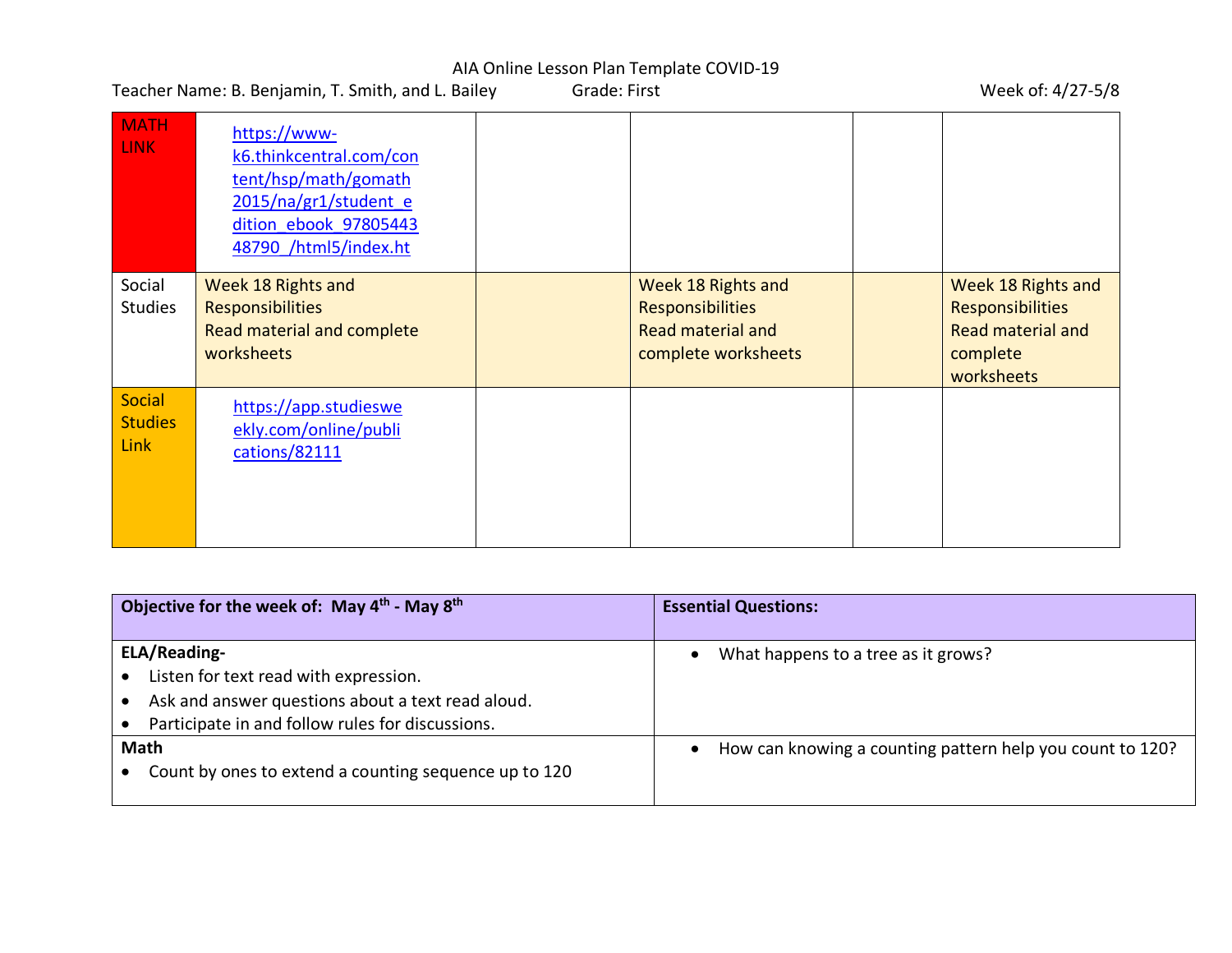| Teacher Name: B. Benjamin, T. Smith, and L. Bailey<br>Grade: First                                                                                                         | Week of: 4/27-5/8                      |
|----------------------------------------------------------------------------------------------------------------------------------------------------------------------------|----------------------------------------|
| <b>Science</b><br>All animals have to meet needs in order to live and grow.<br>There are many different kinds of animals. They are grouped by their<br>traits.             | What are living and non-living things? |
| Social Studies-Learn about major elected officials (e.g., president,<br>governor) and understand that there are sources of authority for<br>those who make laws and rules. | What does it mean to be responsible?   |

| Day of   | Monday May 4       | Tuesday                | Wednesday                | Thursday        | Friday May 8            |
|----------|--------------------|------------------------|--------------------------|-----------------|-------------------------|
| the      |                    |                        |                          |                 |                         |
| Week     |                    |                        |                          |                 |                         |
|          |                    |                        |                          |                 |                         |
| Subject  | Task               | Task                   | Task                     | Task            | Task                    |
|          |                    | <b>Contact Parents</b> |                          | Contact         |                         |
|          |                    |                        |                          | Parents         |                         |
| Journeys | Review HFW 116-117 | <b>Zoom Meeting</b>    | REVIEW HFW 116-117       | Zoom            | <b>Review HFW</b>       |
|          | Read Pages 152-154 | <b>TBA</b>             | Read Pages 121-147       | <b>Meetings</b> | <b>Practice Writing</b> |
|          | "Grow Apples Grow" |                        | "A Tree is a Plant"      | <b>TBA</b>      | Spelling words and      |
|          |                    | review Story           | Practice HFW and Two new |                 | <b>TWO sentences</b>    |
|          |                    |                        | sentences                | Review          | using our HFW.          |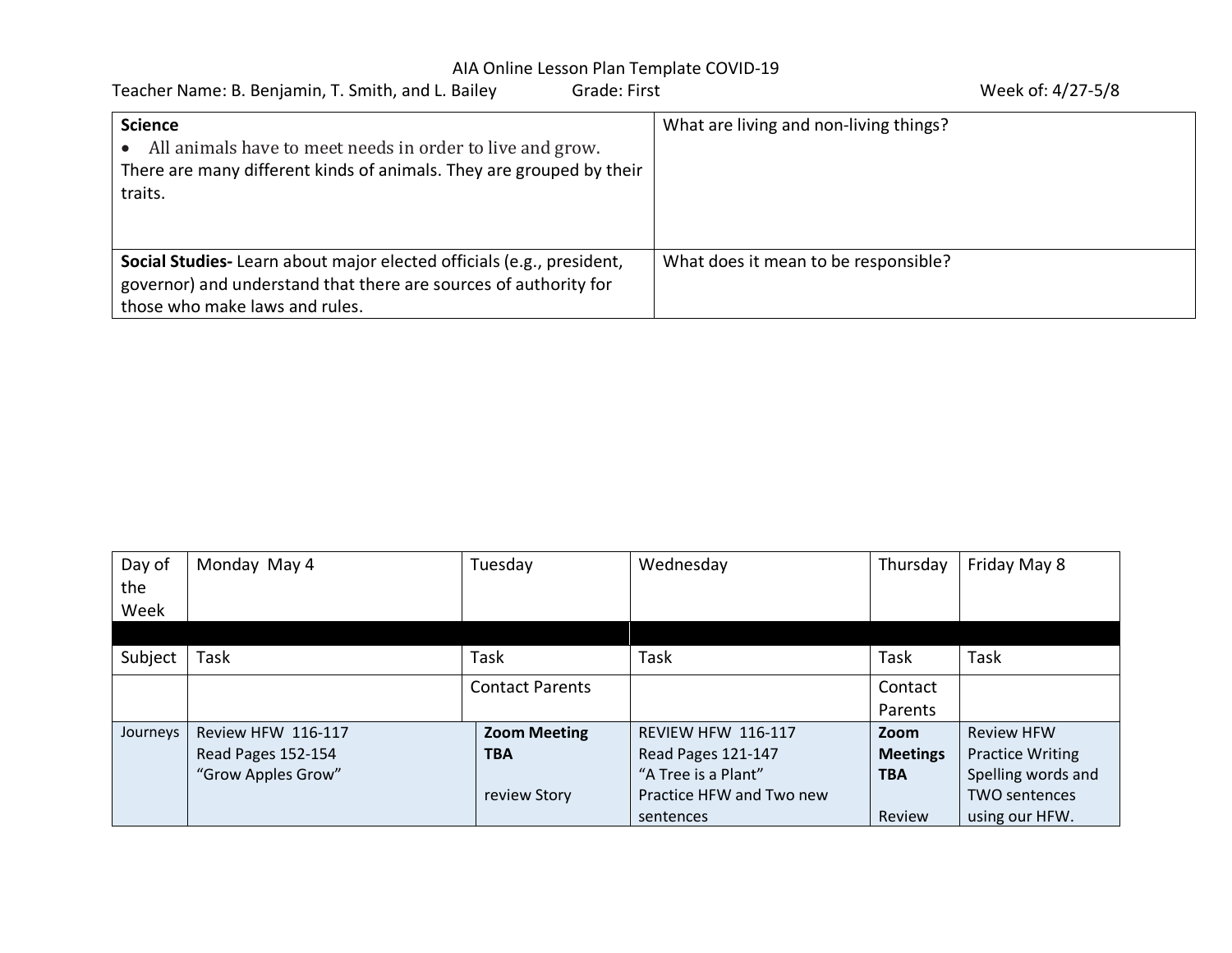Teacher Name: B. Benjamin, T. Smith, and L. Bailey Grade: First Grade: Fine Communication of the Week of: 4/27-5/8

|                           | Student Task: complete<br>$\bullet$<br>Worksheet 8,16, and 19 ONLY                                                          | Intro W/S 9,15,<br>and $17$<br>Spelling game | <b>Student Task: complete</b><br>$\bullet$<br>pages 9, 15, 17                   | 148-151<br>Intro W/S<br>10, 11,<br>and 18 | Student<br><b>Task</b><br>complete<br>page<br>$10, 11,$ , and<br>18                       |
|---------------------------|-----------------------------------------------------------------------------------------------------------------------------|----------------------------------------------|---------------------------------------------------------------------------------|-------------------------------------------|-------------------------------------------------------------------------------------------|
| Journeys<br><b>LINK</b>   | https://www-<br>k6.thinkcentral.com/cont<br>ent/hsp/reading/journeys2<br>014/na/gr1/ese 97805478<br>94485 /vol5/launch.html |                                              |                                                                                 |                                           |                                                                                           |
| Science<br>Weekly         | Week 3 -Life Science -Animals<br>Read material and complete work<br>sheets.                                                 |                                              | <b>Week 3-Life Science Animals</b><br>Read materials and complete<br>worksheets |                                           | Week 3-Life<br><b>Science Animals</b><br>Read material and<br>complete<br>worksheets      |
| Science<br>Weekly<br>Link | https://app.studieswe<br>ekly.com/online/publi<br>cations/102696                                                            |                                              |                                                                                 |                                           |                                                                                           |
|                           | Lunch                                                                                                                       | Lunch                                        | Lunch                                                                           | Lunch                                     | Lunch                                                                                     |
| Math                      | Lesson 6.2<br><b>Student Task</b><br>$\bullet$<br>Pgs. 337-338<br><b>From Student Book</b>                                  |                                              | Lesson 6.2<br>• Student Task<br>Pgs. 339-340<br><b>From Student Book</b>        |                                           | Lesson 6.2<br><b>Student Task</b><br>$\bullet$<br>Pgs.341-342<br><b>From Student Book</b> |